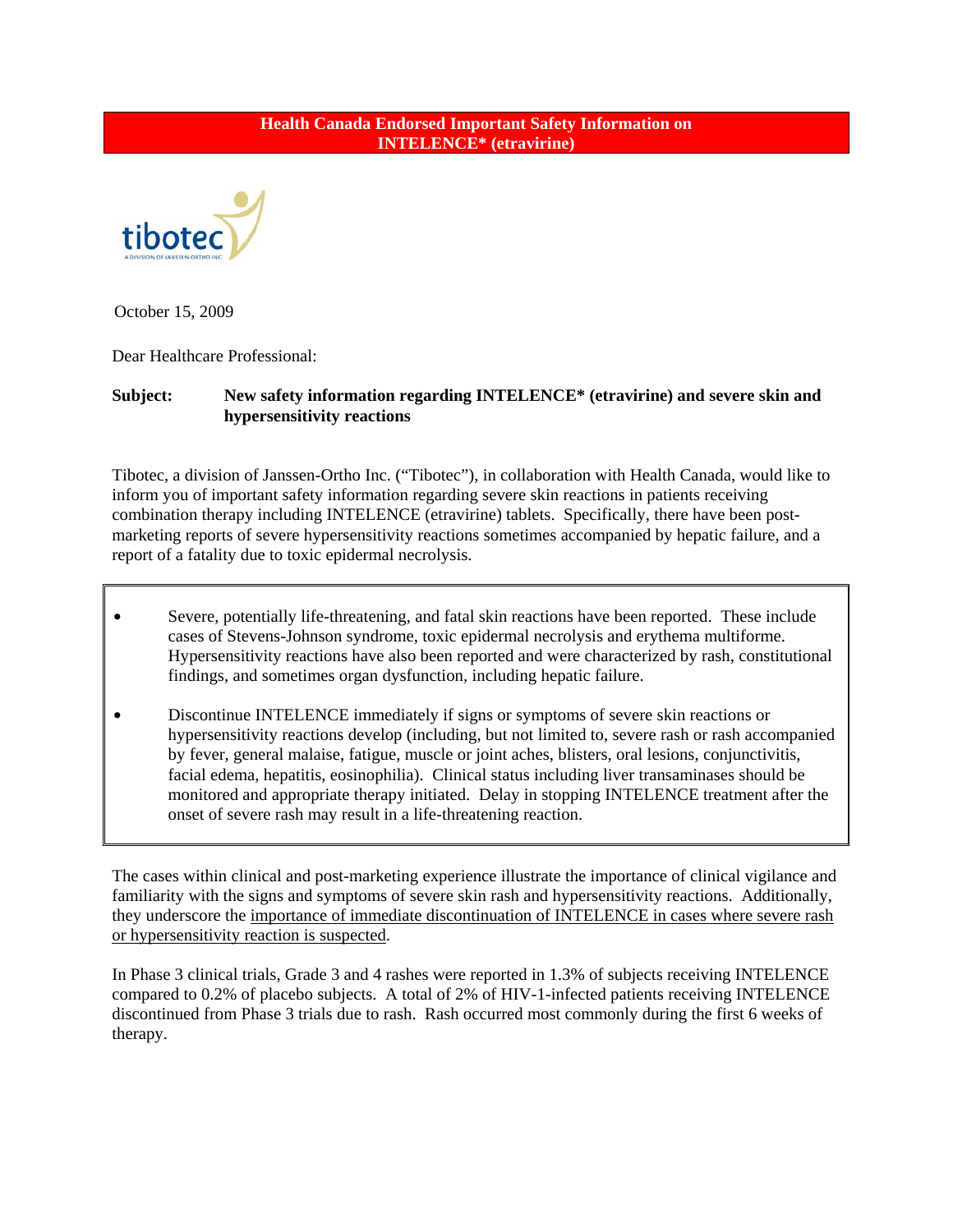The most frequently reported adverse drug reaction (ADR) of at least Grade 2 in severity in the Phase 3 studies was rash (9.0%). Stevens-Johnson syndrome, severe hypersensitivity reaction, and erythema multiforme were reported in < 0.1% of subjects during clinical development with INTELENCE. In general, rash was mild to moderate, occurred primarily in the second week of therapy and was infrequent after Week 4. Rash generally resolved within 1-2 weeks on continued therapy.

Tibotec is currently working with Health Canada to incorporate this new safety information in the Canadian Product Monograph for INTELENCE.

Managing marketed health product-related adverse reactions depends on healthcare professionals and consumers reporting them. Reporting rates determined on the basis of spontaneously reported postmarketing adverse reactions are generally presumed to underestimate the risks associated with health product treatments. Any case of serious skin reactions or hypersensitivity reactions, or other serious or unexpected adverse reactions in patients receiving INTELENCE should be reported to Tibotec or Health Canada at the following addresses:

Tibotec, a division of Janssen-Ortho Inc. Drug Safety Department 19 Green Belt Drive Toronto, Ontario M3C 1L9 Tel: (800) 567-3331 or Fax: (866) 767-5865 dsscan@its.jnj.com

**Any suspected adverse reaction can also be reported to:**

Canada Vigilance Program Marketed Health Products Directorate HEALTH CANADA Address Locator: 0701C Ottawa, Ontario, K1A 0K9 Tel: 613-957-0337 or Fax: 613-957-0335 To report an Adverse Reaction, consumers and health professionals may call toll free: Tel: 866-234-2345 Fax: 866-678-6789 [CanadaVigilance@hc-sc.gc.ca](mailto:CanadaVigilance@hc-sc.gc.ca)

The [AR Reporting Form](http://www.hc-sc.gc.ca/dhp-mps/medeff/report-declaration/ar-ei_form-eng.php) and the [AR Guidelines](http://www.hc-sc.gc.ca/dhp-mps/medeff/report-declaration/_guide/ar-ei_guide-ldir-eng.php) can be found on the Health Canada web site or in The Canadian Compendium of Pharmaceuticals and Specialties.

[http://www.hc-sc.gc.ca/dhp-mps/medeff/report-declaration/ar-ei\\_form-eng.php](http://www.hc-sc.gc.ca/dhp-mps/medeff/report-declaration/ar-ei_form-eng.php) [http://www.hc-sc.gc.ca/dhp-mps/pubs/medeff/\\_guide/2008-ar-ei\\_guide-ldir/index-eng.php](http://www.hc-sc.gc.ca/dhp-mps/pubs/medeff/_guide/2008-ar-ei_guide-ldir/index-eng.php)

**For other inquiries related to this communication, please contact Health Canada at:**  Bureau of Gastroenterology, Infection and Viral Diseases (BGIVD) E-mail: BGIVD\_Enquiries@hc-sc.gc.ca Tel: 613-941-2566 Fax: 613-941-1183